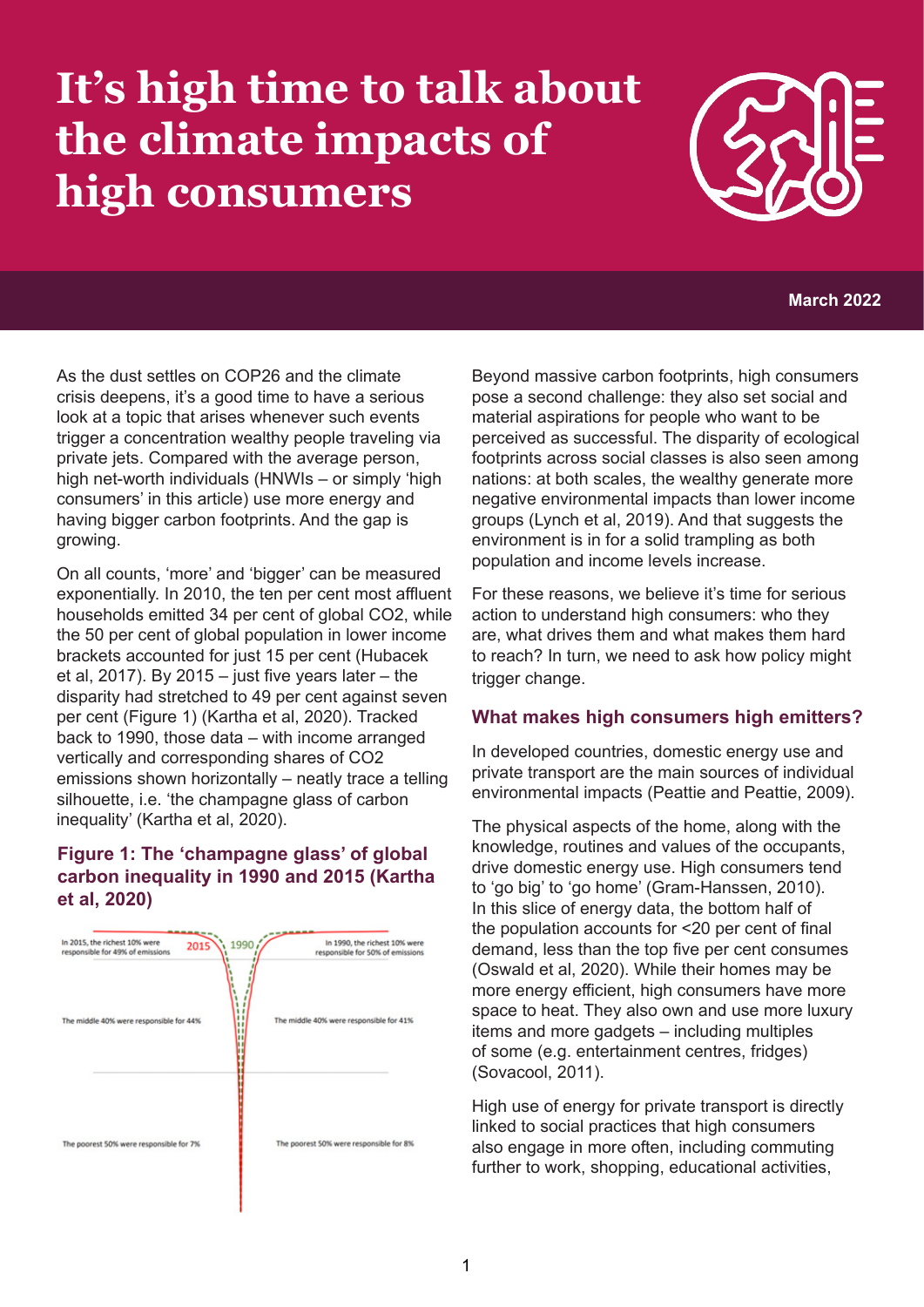leisure, etc. In the US, for example, the ten per cent of households with the highest incomes emit ~12 MtCO2/yr from using gasoline, against just 3.6 MtCO2/yr for the ten per cent with the lowest income (Sager, 2019).

Flying too far or too often has garnered condemnation in recent years. And while one might assume that low-cost airlines opened the world to more adventurers, it is more the case that it enabled seasoned travellers to do it more often for less cost (Fig. 2). Before Covid-19 grounded everyone, in most countries less than half of people reported flying at least once per year while more than 50 per cent of emissions from passenger aviation were linked to the one per cent of people who fly most often (Gössling and Humpe, 2020; Hopkinson and Cairns, 2020).

#### **Figure 2: Number of international flights in 2019 by income (UK) (Department for Transport, 2021)**



#### **What drives high consumption?**

Desire to demonstrate social status (Di Muzio, 2015) and the internalisation of societal expectations have been linked to high consumption, as have things like habit, emotion, coercion, (March and Olsen, 2004) and psychological aspects or personality traits (Håkansson, 2014).

But putting the blame on individuals misses the heavy influence of the culture of consumerism and all that feeds into it – advertising, materialism and the capitalist economic system – to promote a set of lifestyle values that overlook (or consciously disregard) how excess consumption negatively impacts personal, social and ecological well-being (Kasser and Kanner, 2004).

These two elements – personal and societal influences – suggest that to change behaviour, it may be necessary to challenge existing habits and break societal norms, confronting the idea that having things is the path to happiness.

#### **Hard to reach, but for very different reasons**

As part of efforts to achieve a 'just, clean energy transition', much research has focused on ways to engage with 'hard-to-reach consumers' – typically considered those who under-consume because the combination of low incomes, poor-quality homes and energy pricing makes it difficult to afford what would be considered 'sufficient' energy supply for health and well-being.

In reality, high consumers represent the biggest opportunity to reduce emissions from energy and transportation. But convincing them to change comes requires overcoming substantial challenges. Some may be completely disconnected from the reality of the climate crisis; others may not engage with information about sustainable consumption (perhaps because such messaging rarely targets this audience). They may also 'feel' the consequences of climate change less, as it is easier for them to absorb the costs associated with climate adaptation. In fact, even having to pay environmental taxes may have a negligible effect. The bottom line is that high consumers can afford to keep polluting (Peattie and Peattie, 2009; Kenner, 2015).

#### **Who decides what is excessive?**

The notion that this segment of the population 'overconsumes' raises the loaded question of what represents an adequate standard of living. In the UK, even average consumers consider that buying birthday presents, consuming alcohol and eating out are minimum necessities – a finding that likely applies to most developed countries (Hirsch, 2019).

To date, there is no widely accepted, clear definition of overconsumption in academic literature. Some studies identify quantitative classifications or look at specific resources, and most recognise that it is context-dependent and often linked to psychological traits. Some suggest that a certain consumption level becomes 'overconsumption' only if the quest for material goods and services does not lead to happiness.

Arguably, those in the lowest income groups would have the most to gain in well-being from increased consumption. This can be linked to the concept of welfare, especially the well-being of others (whether current peers or future generations), such that the decision to shift to sustainable consumption practices would be guided by certain moral choices, reflecting how people experience the world now and how they wish it to be in future.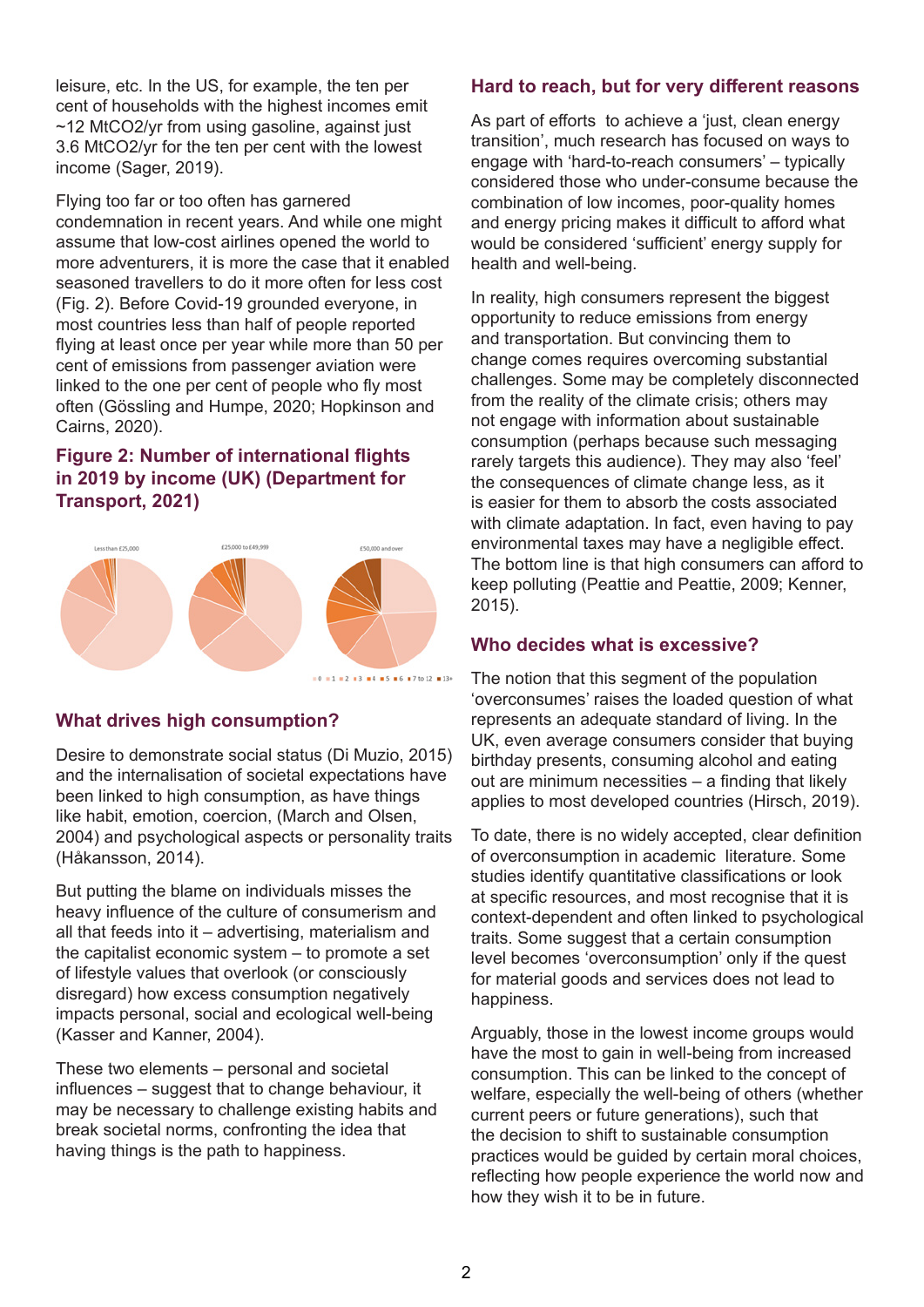#### **Policy making to reshape consumption practices**

Bearing in mind we live on a finite Planet, policymakers and economists who seek to address environmental and social issues while arguing for sustained perpetual quantitative growth (measured in GNP or GDP) are, in our opinion, acting without engaging in necessary debates. At the opposite end of the spectrum, degrowth proponents emphasise meeting basic human needs and ensuring a 'good life' (Rosa and Henning, 2017), while reducing impacts on the environment to a sustainable level and building a fair system for all. This approach involves valuing well-being, sustainability and equity indicators over GDP when assessing progress, noting that the consequent decrease in material and energy consumption would likely drive GDP down (Kallis, 2011). We would argue that sufficiency, rather than development or degrowth, should inform policy-making (McMichael, 2016). The concept of energy sufficiency is based on the idea that everyone has access to the quantity and quality of energy services they need and to a 'fair share' of the energy services while ensuring the impacts of energy systems do not exceed environmental limits (Darby and Fawcett, 2018).

Clearly, households with higher incomes have greater potential to achieve positive impacts through lifestyle changes, reducing their use of resources associated emissions with minimal consequences for their well-being. But most people do not want to embrace voluntary simplicity or scale down access to goods and services they consider enrich their lives (Bookchin, 1989).

To date, most countries do not recognise high consumption as an issue requiring specific policy initiatives, whether due to oversight, lack of understanding or an explicit decision for ideological and political reasons (including the constant drive for economic growth). Many cities have set netzero targets, with a strong focus on technology and infrastructure policies, but few efforts directly tackle behavioural factors and none explicitly address high-income households (Mundaca et al, 2019. As high consumption and large carbon footprints are spatially concentrated in high-income cities and suburbs – while their negative effects (i.e. displaced air pollution) typically spill over into less affluent areas – this may be the most important arena for policy action (Moran et al, 2017).

But current efforts are missing the mark. In fact, some are shown to negatively impact vulnerable households while having little influence on middle and high-income households (Brons et al,2002; Labandeira et al, 2017; Schulte and Heindl, 2017). Price mechanisms may force low-income households to cut back consumption to dangerous levels, while those in higher income brackets benefit from more efficient equipment (Lutzenhiser, 1993). Similarly, roll-out of in-house displays (IHDs) to track energy consumption and costs seem unlikely to change the behaviour of high-income households but may prompt 'hyper-consciousness' among low-income households. These examples raise the question of whether more sensitised energy policy instruments are needed for different households.

Shifting towards a sustainable society will require significant cultural, material and behavioural changes at different levels (in households, businesses, etc.). Ultimately, effective policy measures would require 'cracking' the false belief that owning and using an ever-growing range of goods and services is the path to achieving personal happiness, status and national success, as well as a normal motivation and an acceptable cultural desire. Going forward, it may be helpful to distinguish among 'citizens' as people willing to serve the common good, 'consumers' who prioritise seeking pleasure, and 'consumer-citizens' who engage with political issues through conscientious consumption (Mol, 2009).

#### **Authors**

- **[Aimee Ambrose](https://www.shu.ac.uk/about-us/our-people/staff-profiles/aimee-ambrose)**, Professor of Energy Policy, The Centre for Regional Economic and Social Research, Sheffield Hallam University, UK
- **[Alvaro Castano Garcia](https://www.shu.ac.uk/centre-regional-economic-social-research/about-us/postgraduate-research/current-students/alvaro-castano-garcia)**, PhD candidate, The Centre for Regional Economic and Social Research, Sheffield Hallam University, UK
- **[Anna Hawkins](https://www.shu.ac.uk/about-us/our-people/staff-profiles/anna-hawkins)**, Senior Lecturer in Environmental Social Science, Department of Natural and Built Environment, Sheffield Hallam University, UK
- **[Stephen Parkes](https://www.shu.ac.uk/about-us/our-people/staff-profiles/stephen-parkes), Research Fellow, The Centre** for Regional Economic and Social Research, Sheffield Hallam University, UK
- **[Mia Rafalowicz-Campbell](https://www.shu.ac.uk/centre-regional-economic-social-research/about-us/postgraduate-research/current-students/mia-rafalowicz-campbell)**, PhD candidate, The Centre for Regional Economic and Social Research, Sheffield Hallam University, UK
- **[Marilyn Smith](https://www.linkedin.com/in/marilyn-smith-89b27a4/)**, Executive Director, The Energy Action Project (EnAct) and ORENDA **Communications**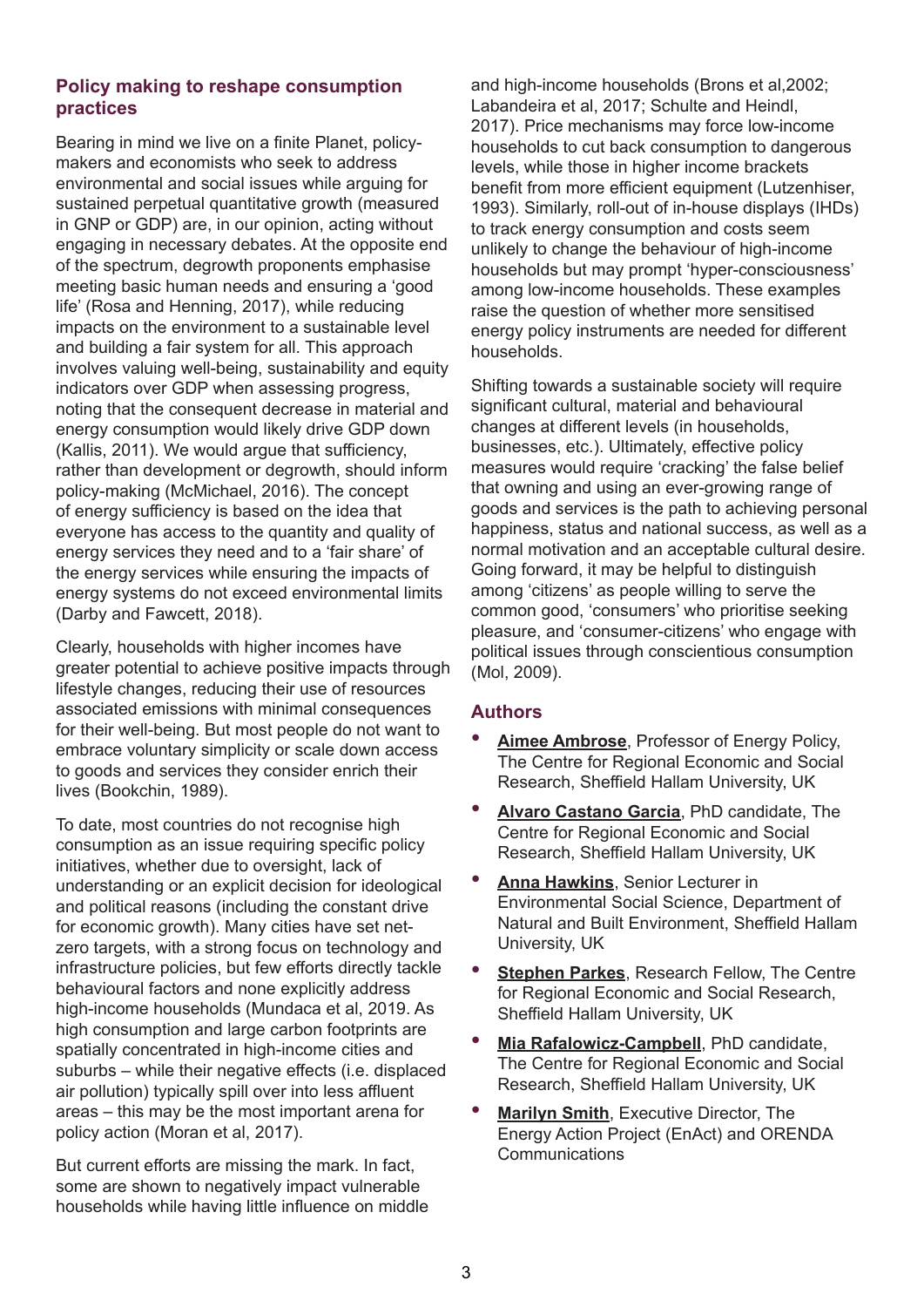#### **References**

Bookchin, M. (1989) Death of a small planet. *The Progressive*, 53 (8), pp. 19-23.

Brons, M., Pels, E., Nijkamp, P. and Rietveld, P. (2002) Price elasticities of demand for passenger air travel: a meta-analysis. J*ournal of Air Transport Management*, 8 (3), pp. 165-175.

Darby, S. and Fawcett, L. (2018) [Sufficiency](https://www.energysufficiency.org/static/media/uploads/site-8/library/papers/sufficiency-introduction-final-oct2018.pdf)[introduction-Final \(energysufficiency.org](https://www.energysufficiency.org/static/media/uploads/site-8/library/papers/sufficiency-introduction-final-oct2018.pdf)). European Council for an Energy Efficient Economy.

Department for Transport (2021) *National Travel Survey 2002-2019*. Available from: [http://doi.](http://doi.org/10.5255/UKDA-SN-7559-6) [org/10.5255/UKDA-SN-7559-6](http://doi.org/10.5255/UKDA-SN-7559-6)

Di Muzio, T. (2015) The Plutonomy of the 1%: Dominant Ownership and Conspicuous Consumption in the New Gilded Age. Millennium: *Journal of International Studies*, 43 (2), pp. 492– 510.

Gössling, S. and Humpe, A. (2020) *The global scale, distribution and growth of aviation: Implications for climate change*. Available from: [https://doi.](https://doi.org/10.1016/j.gloenvcha.2020.102194 ) [org/10.1016/j.gloenvcha.2020.102194](https://doi.org/10.1016/j.gloenvcha.2020.102194 ) 

Gram-Hanssen, K. (2010) Residential heat comfort practices: understanding users. *Building Research and Information*, 38 (2), pp. 175-186.

Håkansson, A. (2014) What is overconsumption?–A step towards a common understanding. *International journal of consumer studies*, 38 (6), pp. 692-700.

Hopkinson, L. and Cairns, S. (2020) *Elite Status: global inequalities in flying*. Report for Possible, March 2021.

Hirsch, D. (2019) *A Minimum Income Standard for the United Kingdom in 2019.* Available from: [https://](https://www.jrf.org.uk/report/minimum-income-standard-uk-2019 ) [www.jrf.org.uk/report/minimum-income-standard](https://www.jrf.org.uk/report/minimum-income-standard-uk-2019 )[uk-2019](https://www.jrf.org.uk/report/minimum-income-standard-uk-2019 ) 

Hubacek, K., Baiocchi, G., Feng, K., Castillo, R.M., Sun, L. and Xue, J. (2017) Global carbon inequality. *Energy, Ecology and Environment*, 2 (6), pp. 361- 369.

Kallis, G. (2011) In defence of degrowth. *Ecological Economics*, 70 (5), pp. 873–880. Available from: <https://doi.org/10.1016/j.ecolecon.2010.12.007>

Kartha, S., Kemp-Benedict, E., Ghosh, E., Nazareth, A. and Gore, T. (2020) *The Carbon Inequality Era: An assessment of the global distribution of consumption emissions among individuals from 1990 to 2015 and beyond.*

Kasser, T. and Kanner, A.D. (Eds.) (2004) *Psychology and consumer culture: The struggle for a good life in a materialistic world.* American Psychological Association. Available from: [https://](https://doi.org/10.1037/10658-000) [doi.org/10.1037/10658-000](https://doi.org/10.1037/10658-000)

Kenner, D. (2015) *Inequality of overconsumption: The ecological footprint of the richest.* Cambridge: Global Sustainability Institute, Anglia Ruskin University.

Labandeira, X., Labeaga, J.M. and López-Otero, X. (2017) A meta-analysis on the price elasticity of energy demand. *Energy Policy*, 102, pp. 549-568.

Lutzenhiser, L. (1993) Social and behavioral aspects of energy use. *Annual Review of Energy and Environment*, 18, pp. 247–289.

Lynch, M. J., Long, M.A., Stretesky, P.B. and Barrett, K.L. (2019) Measuring the ecological impact of the wealthy: excessive consumption, ecological disorganization, green crime, and justice. *Social Currents*, 6 (4), pp. 377-395.

March, J. G. and Olsen, J.P. (2004) *The logic of appropriateness*. In The Oxford handbook of political science. Available from: [https://](https://www.oxfordhandbooks.com/view/10.1093/oxfordhb/9780199604456.001.0001/oxfordhb-9780199604456-) [www.oxfordhandbooks.com/view/10.1093/](https://www.oxfordhandbooks.com/view/10.1093/oxfordhb/9780199604456.001.0001/oxfordhb-9780199604456-) [oxfordhb/9780199604456.001.0001/oxfordhb-](https://www.oxfordhandbooks.com/view/10.1093/oxfordhb/9780199604456.001.0001/oxfordhb-9780199604456-)[9780199604456-e-024](https://www.oxfordhandbooks.com/view/10.1093/oxfordhb/9780199604456.001.0001/oxfordhb-9780199604456-) 

McMichael, P. (2016) *Development and social change: A global perspective.* London: Sage.

Mol, A. (2009) Good taste: The embodied normativity of the consumer-citizen. *Journal of Cultural Economy*, 2 (3), pp. 269-283.

Moran, D.D., Kanemoto, K., Jiborn, M., Wood, R. and Seto, K.C. (2017) *Carbon Footprints Concentrated in Few Global Cities*. Available from: [https://ssrn.com/abstract=2984473 / http://dx.doi.](https://ssrn.com/abstract=2984473 / http://dx.doi.org/10.2139/ssrn.2984473 ) [org/10.2139/ssrn.2984473](https://ssrn.com/abstract=2984473 / http://dx.doi.org/10.2139/ssrn.2984473 ) 

Mundaca, L., Sonnenschein, J., Steg, L., Höhne, N. and Ürge-Vorsatz, D. (2019) The global expansion of climate mitigation policy interventions, the Talanoa Dialogue and the role of behavioural insights. *Environmental Research Communications*, 1 (6), 061001.

Oswald, Y., Owen, A. and Steinberger, J.K. (2020) Large inequality in international and intranational energy footprints between income groups and across consumption categories. *Nature Energy*, 5 (3), pp. 231-239. doi:10.1038/s41560-020-0579-8.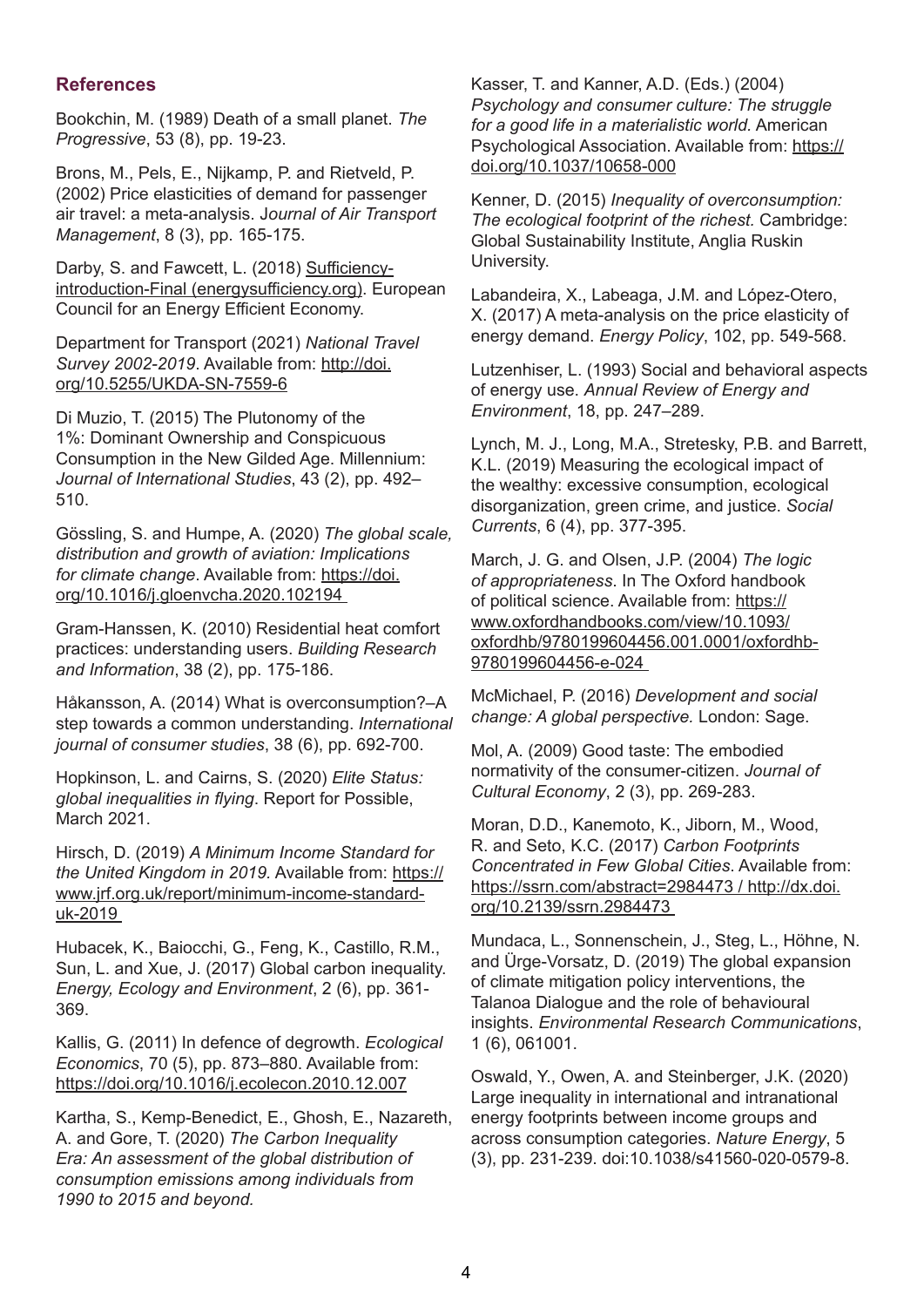Peattie, K. and Peattie, S. (2009) Social marketing: A pathway to consumption reduction? *Journal of Business Research*, 62 (2), pp. 260-268.

Rosa, H. and Henning, C. (2017) *The good life beyond growth: New perspectives*. Routledge.

Sager, L. (2019) Income inequality and carbon consumption: Evidence from Environmental Engel curves. *Energy Economics*, 104507.

Schulte, I. and Heindl, P. (2017) Price and income elasticities of residential energy demand in Germany. *Energy Policy*, 102, pp. 512-528.

Sovacool, Benjamin K. (2011). Conceptualizing urban household energy use: climbing the "Energy Services Ladder". *Energy Policy*, 39 (3). pp. 1659- 1668. ISSN 0301-4215.

## **Further information**

CRESR, Sheffield Hallam University, Olympic Legacy Park, 2 Old Hall Road, Sheffield, S9 3TU.

0114 225 3073 / [cresr@shu.ac.uk](mailto:cresr%40shu.ac.uk?subject=) [www.shu.ac.uk/cresr](http://www.shu.ac.uk/cresr) @CRESR\_SHU